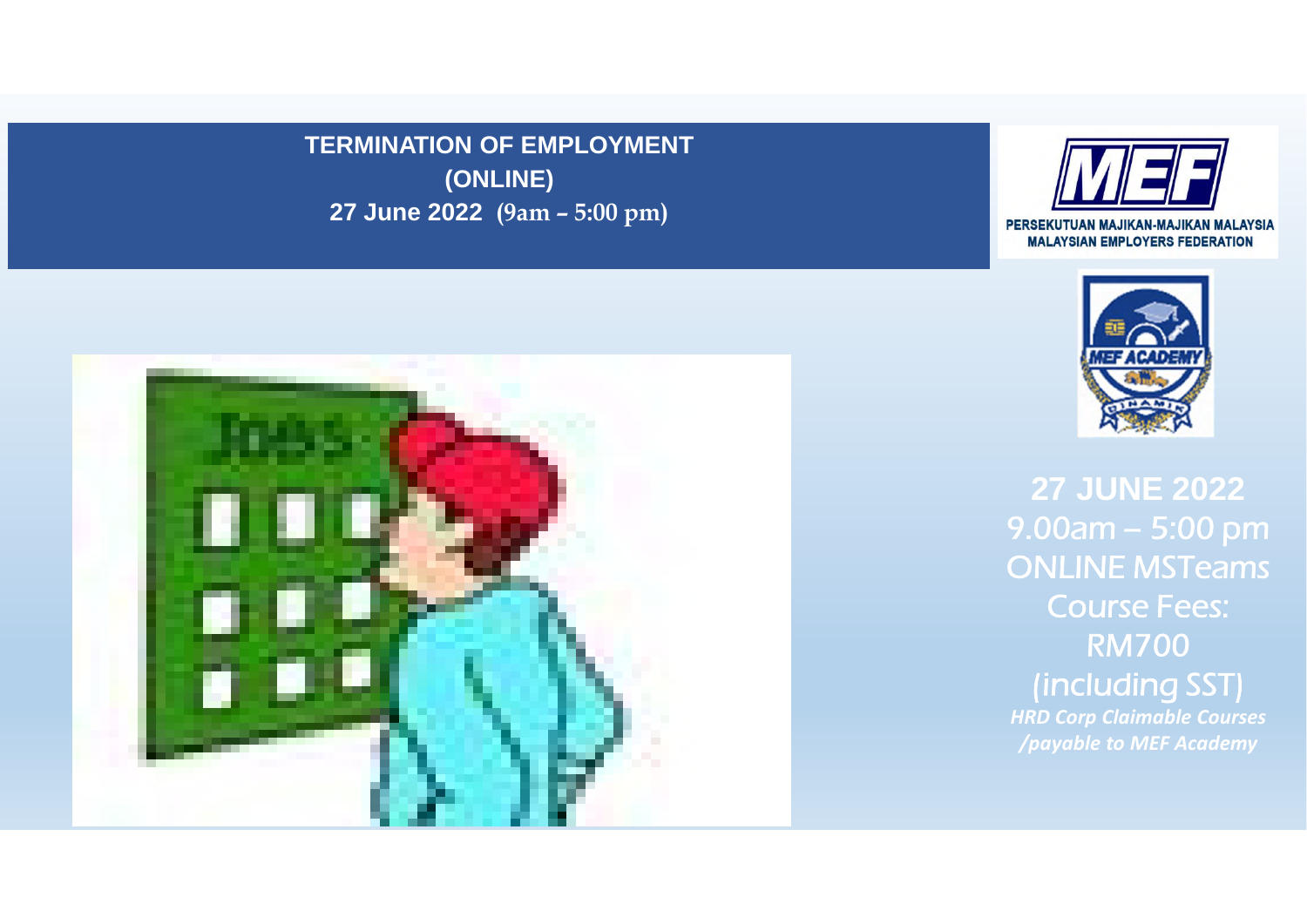# **TERMINATION OF EMPLOYMENT 27 June 2022 (9am – 5:00 pm)**

# **INTRODUCTION / OBJECTIVES**

The current Covid19 Pandemic has resulted in many employers being faced with difficult financial and business challenges. In this current tough economic condition the employer may also be faced with a situation which may lead to the termination of its employees. Hence, proper management and handling of termination of employees will be a critical issue.

This course has been designed to identify specifically the different types of termination of employment. Participants will be exposed to the proper procedures that needs to be adopted in dealing with different situations. Specific cases dealt by the Industrial Court and identifying the pitfalls during the termination process will also be discussed.

## **TRAINING METHODOLOGY**

- Online Lectures /Interactive Discussions
- Case studies and Exercises

#### **COURSE OUTLINE**

- -Basis for termination of Employment:
- Dismissal for misconduct
- Fixed term contract issues
- Retrenchment -Overview of process and procedures
- Retirement

Constructive dismissal

Poor performance issues

- Frustration of Contract on Medical Grounds
- Resignation
- -Dismissal for misconduct
- VSS
- Retirement
- and more